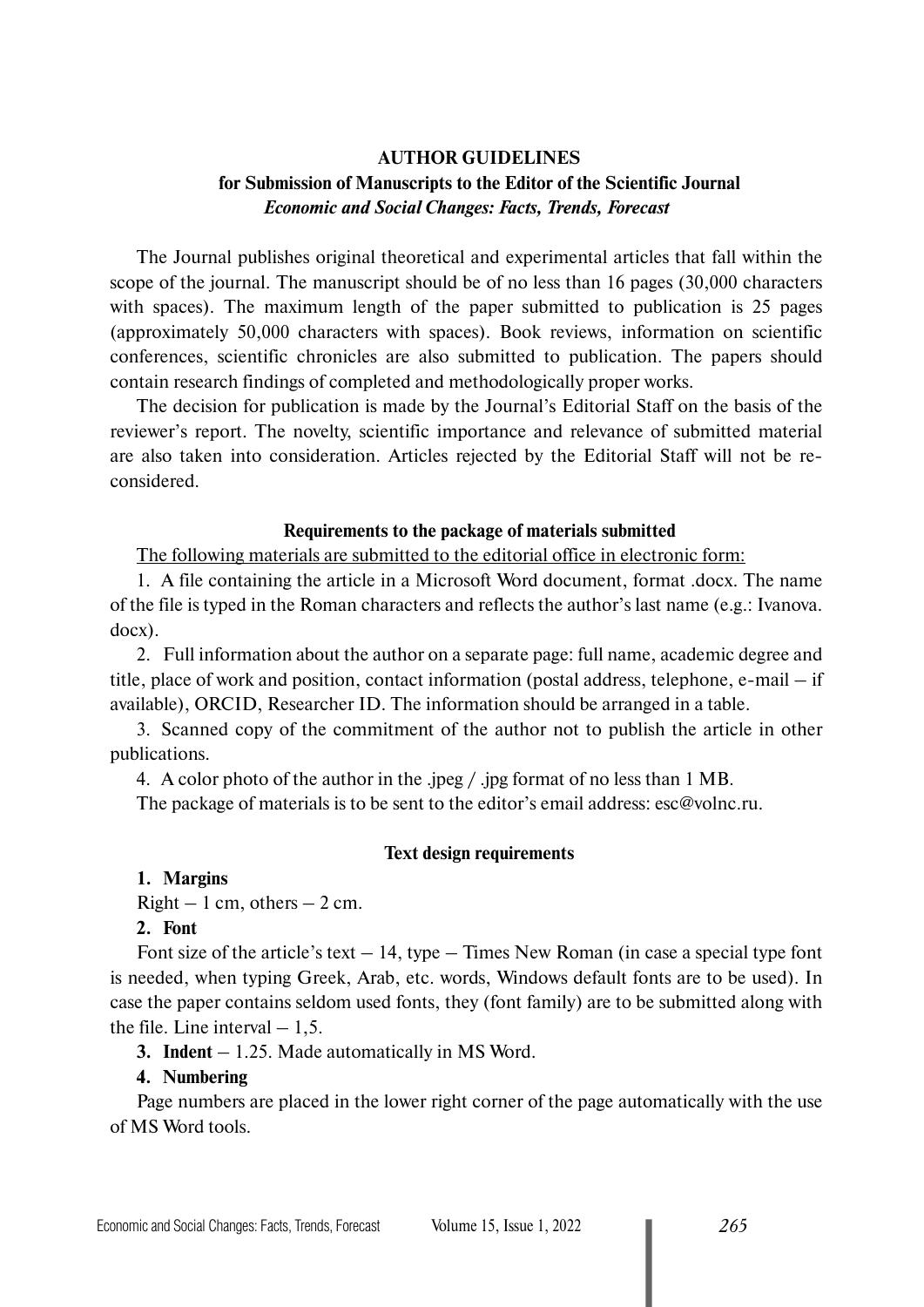### **5. First page of the article**

In the upper right corner, the UDC is placed, under it, after the 1.5 spacing – the LBC, then – the symbol ©, indent (spacing), and the name and initials of the author in semi-bold. After the 2-spacing indent, the title of the article is given. Central alignment is used for the title of the article given in semi-bold. The abstract and key words are given below, after the 2-spacing indent, without a paragraph indent, in italics and aligned by width. Then, after the 2-spacing indent, the text of the article is placed.

# **6. Abstract**

The abstract contains from 200 to 250 words. The abstract states the purpose of the research, points out its undoubted scientific novelty and its differences from similar works of other scientists; contains the methods used by the author and the main results of the work performed; identifies areas of application of the results of the study; briefly formulates the prospects for further research in this area.

Examples of good abstracts for different types of articles (reviews, scientific articles, conceptual articles, application articles) are available at: http://www.emeraldinsight.com/ authors/guides/write/abstracts.htm?part=2&PHPSESSID=hdac5rtkb73ae013ofk4g8nrv1.

#### **7. Key words**

There should be not more than eight words or word combinations. Key words should reflect the content of the manuscript to the fullest extent. The number of words within a phrase should not exceed three.

### **8. Tables**

The caption of the table and its number (if present) are given in normal font, without highlighting. The caption runs in bold and is center aligned.

Tables are inserted; drawing tools and AutoShapes are not allowed; column and cell alignment using spaces or tabs is not allowed. MS WORD table editor is used for tables. Each piece of data of the stub and head of the table correspond to discrete cell. Only editor standard tools are applied for creating and formatting tables, no pilcrows, spaces and extra blank lines for semantic breakdown and line adjustment are allowed.

### **9. Figures (schemes, graphs, diagrams)**

The caption and its number are placed below the figure. The word "Figure" is in normal font (without highlighting). The caption runs in bold, center alignment, single-spaced.

MS EXCEL is to be used for creating charts, MS WORD, MS VISIO – for flow charts, MS Equation for formulas.

Figures and charts, created in MS WORD are to be grouped within one single object. No scanned, exported or taken from the Internet graphic materials are allowed in the article.

Algorithm of charts insertion from MS EXCEL to MS WORD:

1) in MS EXCEL select the chart, using the mouse, right click and select "copy" from the list of options;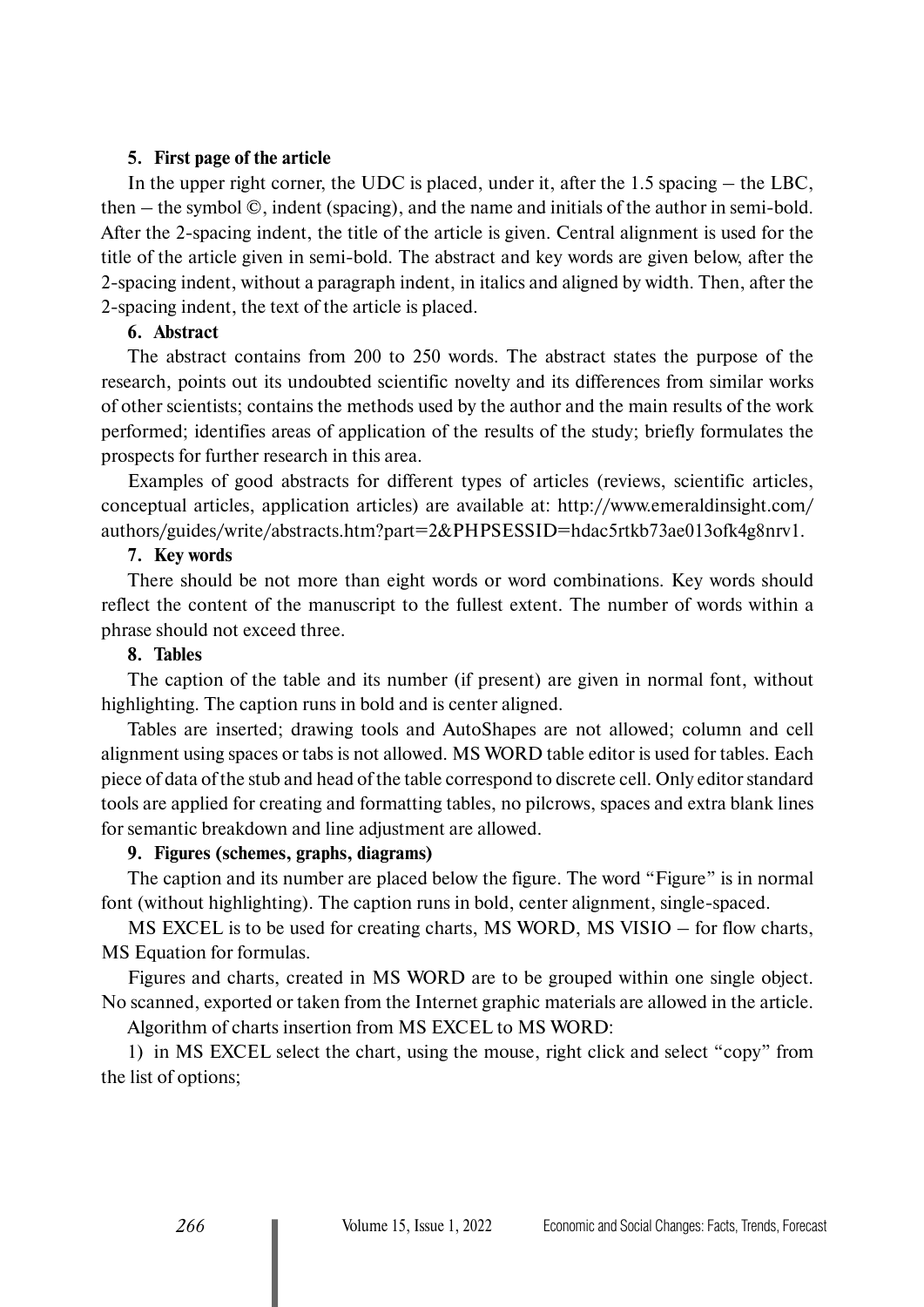2) in MS WORD right-click, select "paste" from the list of options, click on "paste special", "Microsoft Excel chart".

The title of the figure and its number are placed below the figure. The word "Fig." is in common type face. The caption is given in bold and is center aligned.

# **10. Bibliographic description of the sources under tables and figures**

Write: either "Source", or "Compiled with the use of", or "Calculated with the use of", etc., after that – information about the source.

# **11. Page footnotes**

Page footnotes are executed according to GOST R 7.0.5 – 2008.

# **12. References**

The word "References" is given after a 1.5 spacing after the body of the article in lowercase letters, semi-bold italics, center alignment. Then, the list of references is given after the 1.5 spacing.

The sources are arranged alphabetically: Russian-language sources go first, then – English-language sources.

In case the paper has a DOI, it is given in the References.

References to Russian-language sources are given in accordance with GOST R 7.0.5 – 2008. References to English-language sources are given in accordance with a modified Harvard standard<sup>1</sup>.

The list of references contains links to scientific works used by the author in the preparation of the article. It is obligatory that the author provides links to all the sources from the list of references in the body of the article.

In accordance with international publishing standards, the recommended number of sources in the References should be at least 20, of which at least 30% should be foreign sources.

The number of links to the author's works should not exceed 10% of the total number of references given in the list.

It is not recommended to include the following sources in the list of references:

- 1) articles from any non-scientific magazines and newspapers;
- 2) regulatory and legislative acts;
- 3) statistical compilations and archival materials;

4) sources without attribution of the author (for example, collections under someone's editorship);

5) dictionaries, encyclopedias, other reference books;

6) reports, records, memos, protocols;

7) textbooks, etc. It is recommended to provide the corresponding page footnotes for these sources.

<sup>1</sup> Information about the modified Harvard standard is given in the book: Kirillova O.V. *Redaktsionnaya podgotovka nauchnykh zhurnalov po mezhdunarodnym standartam: rekomendatsii eksperta BD Scopus* [Editorial Preparation of Scientific Journals according to International Standards: Recommendations of a Scopus Expert]. Moscow, 2013. Part 1. 90 p.